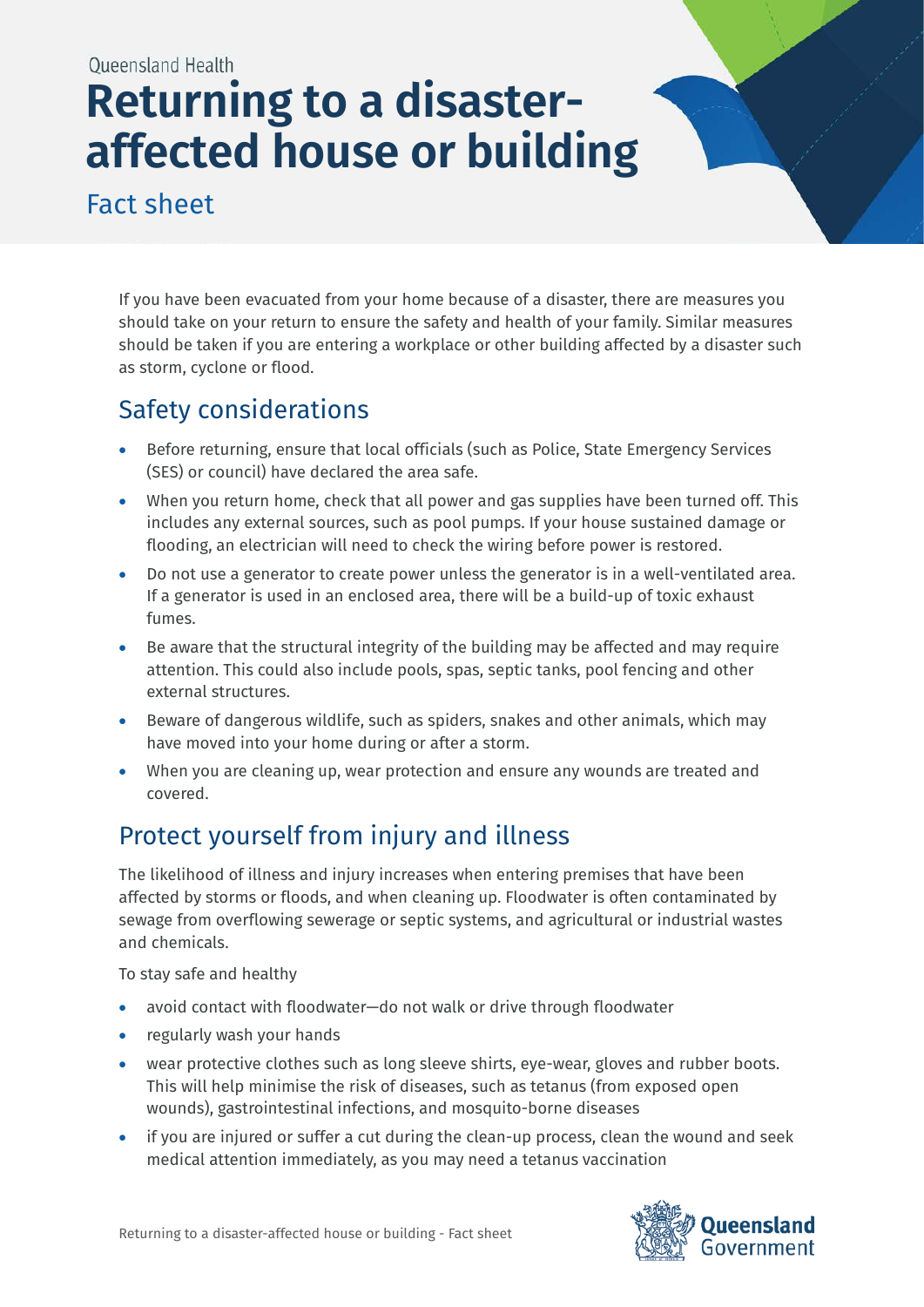• wear sunscreen and a hat when working outdoors, and drink plenty of water to avoid dehydration.

#### Ensure safe drinking water

Only drink water that you know is safe, such as bottled water or water that has been boiled. Normal water supplies may be contaminated. Do not drink or use the town water supply until the local authorities confirm it is safe. Once the local authority confirms the safety of the water supply, take the following steps if floodwater has submerged the taps in your home

- run the taps for a few minutes to remove any contaminated water inside the tap
- remove any screens, flow regulators and aerators and thoroughly clean the tap and all parts with hot water and detergent
- apply a mild disinfectant to the tap and its parts
- rinse, reassemble the tap and run it for a few minutes before use

For cleaning purposes, use water from taps that have not been submerged or contaminated

## Ensuring a safe food supply

Throw away the following

- foods that have come into direct contact with flood water
- perishable foods that have been left unrefrigerated for more than four hours
- canned foods that are open, bulging or damaged
- cans that are still sealed and undamaged can be used after their labels have been removed, and after they have been washed and sanitised
- any medicines/drugs that have had contact with floodwater or have not been kept appropriately refrigerated, as per the label
- any home-grown fruits and vegetables that have been partially or completely submerged may be contaminated with harmful pathogens and should be thrown out.

If in doubt about the safety of any food, throw it out.

# Cleaning buildings and yards

- Assume anything that came into contact with floodwater is contaminated. Keep pets and children away from the area until it has been properly cleaned.
- Open doors and windows to increase ventilation and remove dampness. Any surfaces with mould should be cleaned with a household detergent or a white vinegar solution.
- Remove and discard household materials that cannot be cleaned and disinfected, such as carpets, mattresses, rugs and children's soft toys.
- All hard surfaces (floors, walls, benches), utensils and crockery, and outdoor play equipment, should be cleaned with hot water and household detergent, disinfected (for example with a bleach-based sanitiser) and given a final rinse with clean water.